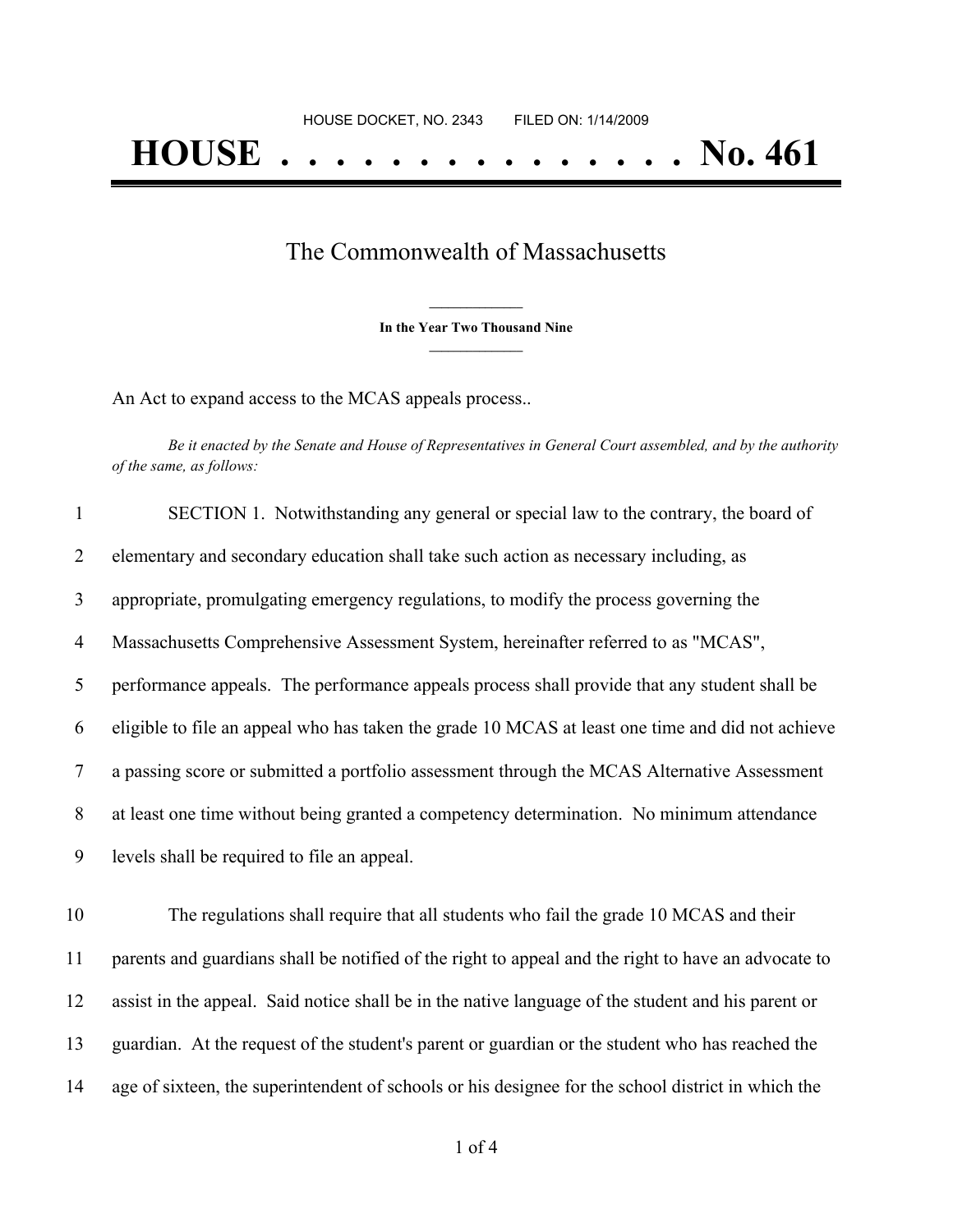student is enrolled shall file an appeal. The superintendent may initiate an appeal for any student with the consent of the parent, guardian or student who has reached the age of sixteen, if the student meets the eligibility criteria set forth in said first paragraph. The superintendent may submit any written comments or evidence relevant to the appeal. Denial of an earlier appeal shall not prevent a new appeal from being filed.

 The regulations shall require that the superintendent include in the performance appeal evidence of the child's knowledge and skills in the subject at issue, including: (1) a recommendation from at least one of the student's teachers in the area of appeal, assessing the level of the student's knowledge and skills in the subject area at issue; (2) where possible, a meaningful comparison of the student with a group of other students who passed the MCAS in the subject area of the student's appeal. In the event of an inability within a reasonable time, but in no event later than the calendar year in which the MCAS test was taken, to identify an appropriate set of students to enable a meaningful comparison with other students, this clause shall be waived and the superintendent shall submit a portfolio of the student's work in the area of the appeal, as specified by the commissioner, sufficient to demonstrate whether the student's knowledge and skills meet or exceed the performance level established by the board for the competency determination; to ensure that such portfolio evidence will be available, the school district is required to begin compiling a portfolio for any student upon the student's first failure to pass the MCAS; (3) documentation that the student's individual education plan team, if any, with the approval of a parent or guardian of the student, supports the graduation of the student; (4) any additional information that the student's individual education plan team, if any, with the approval of the student's parent or guardian, requests the superintendent to submit indicating that the student's knowledge and skill in the subject area of the appeal meets or exceeds the

of 4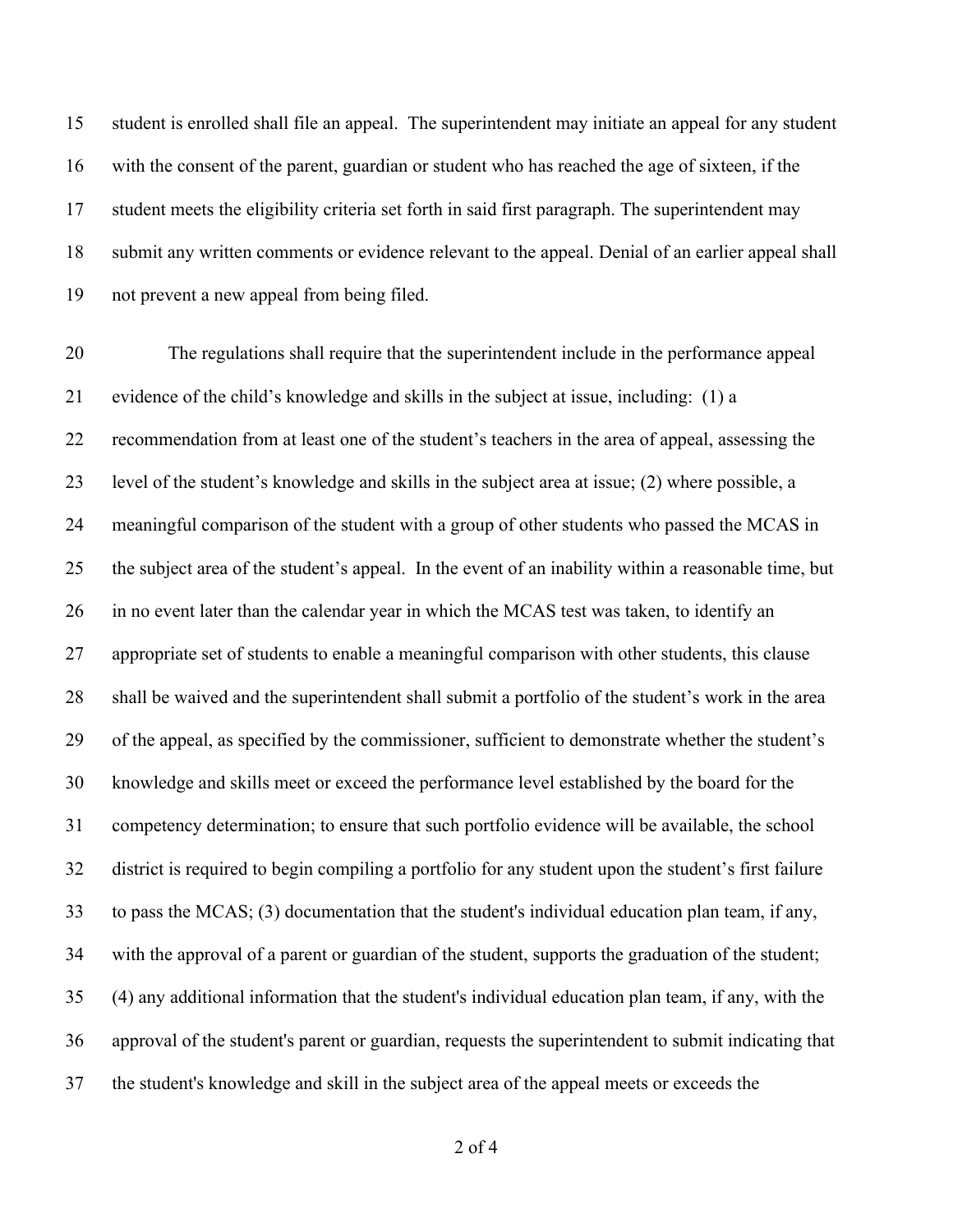performance level established by the board of education for the competency determination and that the student's MCAS scores do not accurately measure the student's abilities; (5) other supporting information relevant to the determination as to whether the student's knowledge and skills in the subject area of the appeal meet or exceed the performance level established by the board of education for the competency determination, which may include work samples, scores of the student on other standardized tests in the subject area of the appeal, evidence of acceptance to college courses, or other evidence of academic achievement which demonstrates that the student meets the competency determination standard.

 The commissioner of elementary and secondary education shall grant the appeal for any student if there is a preponderance of evidence in the documentation provided in clause (1) to (5), inclusive, the first paragraph and any other evidence submitted by the superintendent that the student's knowledge and skills in the subject area of the appeal meet or exceed the performance level established by the board of education for the competency determination. The commissioner shall provide notice of the results of the appeal and, in the case of a denial, written findings, to the student, parents or guardian and superintendent. The commissioner's decision on this appeal shall be final and shall not be subject to further review or appeal to any other entity; except that the regulations shall permit the superintendent, parent, guardian or student to seek reconsideration from the commissioner.

 Every school district shall be required to appoint at least one school employee to be responsible for the notice of appeals and for assisting in the appeals process.

 Every school district shall be required to provide advocates to help assist students in the appeals process, if so requested by the student or the student's parent or guardian.

of 4